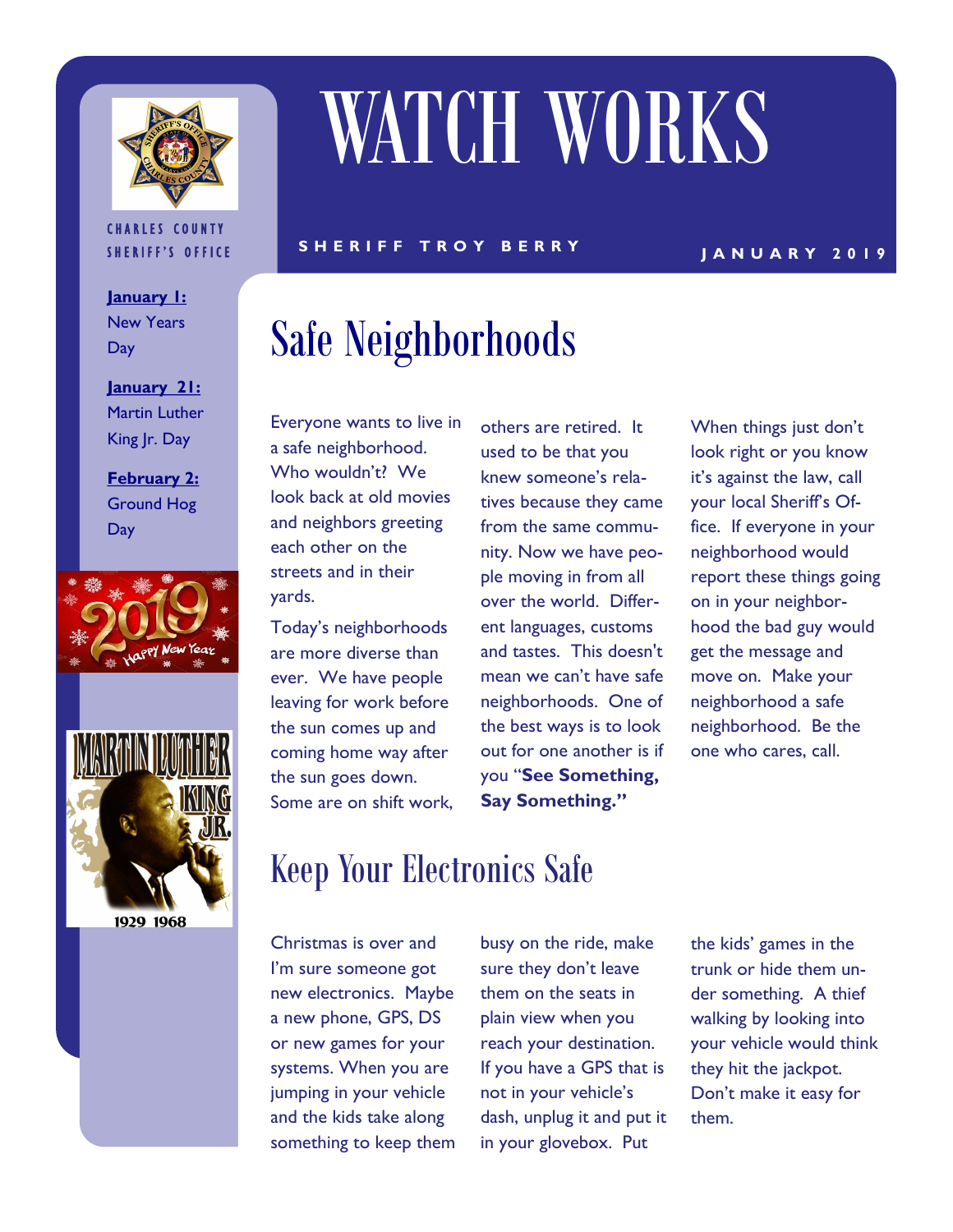#### **P A G E 2**







**CCSO COMMUNITY ORGANIZER CONNIE GRAY 301-932-3080 grayc@ccso.us**

## Challenge of the Month

#### **Live beneath your means.**

The holidays are over and lots of us have hefty credit card bills. We wanted to give our children and friends and family the best Christmas ever. Now is the time to put extra on your credit card payments. Sure there are still a lot of things on sale, but do you really need them? If your closet is full you really don't need those marked down clothes and shoes. If the television you have works great you don't need to upsize to the 50 or 60 inch just because they have a good sale price. You can pay off those credit cards and

not only have good credit but you can now start saving for your summer vacation. Sure you could afford to eat out all week but it's a lot cheaper to just cook at home. Teach your children how to put money aside for things they may want. You can discuss how to live beneath your means as you sit down to a home cooked dinner and eat together with your family. Now is also a good time to put your new items you received for Christmas away and giveaway your old items or sell them on eBay or a yard sale site. Another way to put money aside for a vacation.

Or maybe you need that new sofa or refrigerator. Living beneath your means does not mean you have to give up everything, just decide what is most important and what you can do without. You would really be surprised when you tell your children what you plan to do with money saved. They will be glad to do their part. You could make it fun for the whole family seeing who knows ways to save the most. Turn off lights, shut off electronics not being used and then check out the electric bill together. Every little thing counts,

### Local Phone Numbers

**EMERGERCY DIAL**  911 **CCSO nonemergency**: 301-932-2222 301-743-2222 301-932-7777

**La Plata Police** 301- 934-1500 **MD State Police** 301 -392-1200 **Charles County 24hr**. **Info**:301-645- 0600

**CC Public Schools**  301-934-7410 **Maryland State Highway Admin.**  301-934-8031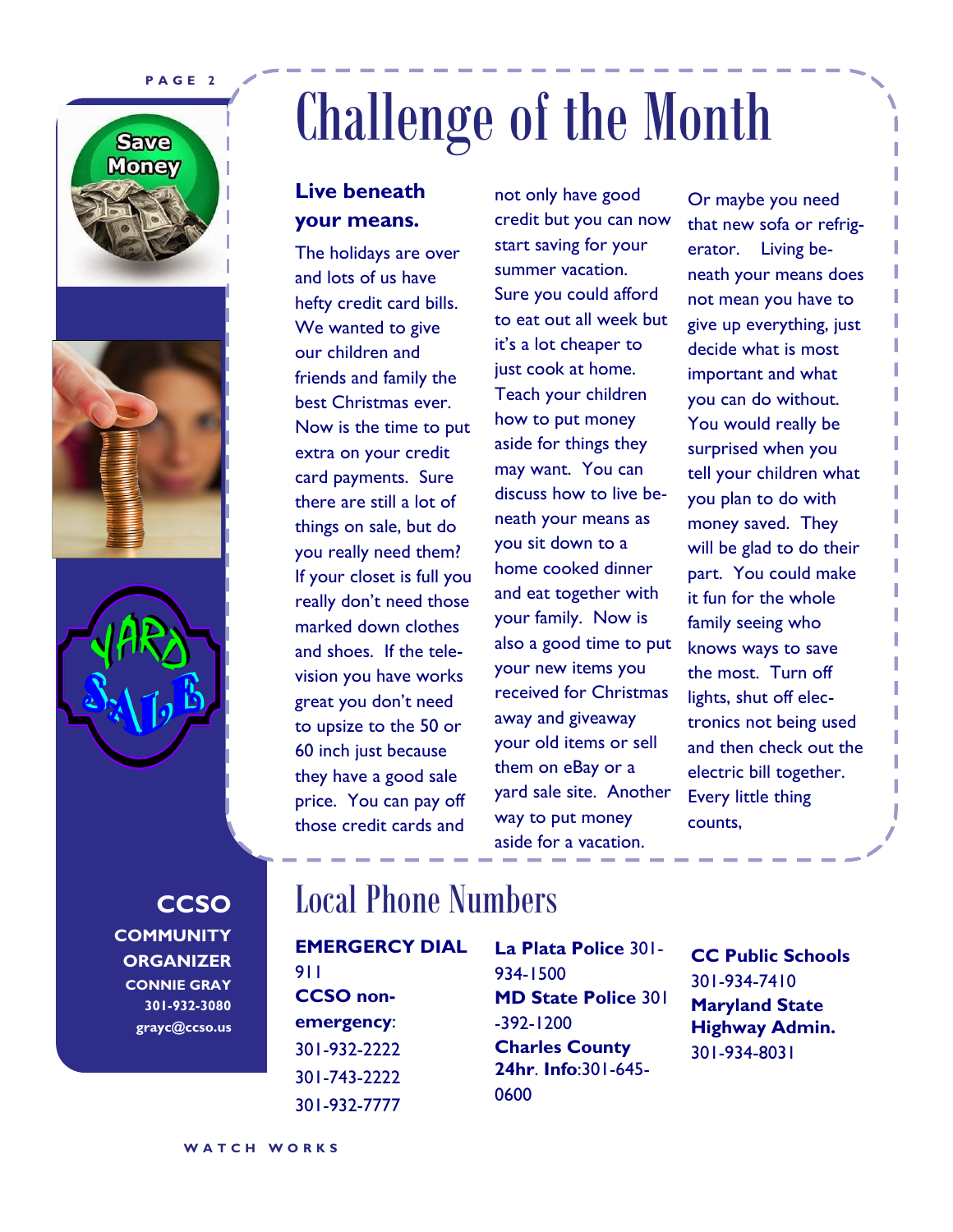## Prescription or Street Drugs



A lot of prescription drugs become street drugs. Not only do we have dangerous drugs coming into the country daily but our prescription drugs are stolen from our medicine cabinets or tables every day. Family, visitors or someone that is in your house for other reasons can take from your prescription bottle without you knowing until you run out too early and have to return to the doctor.

**Keep track of quantities:** Take note of how many pills are in a bottle or pill packet and ask other households your teen visits to do the same, such as grandparents or other friends. Don't forget about refills. If you find you have to refill medication for a chronic condition more often than recommended, there could be a real problem. Someone may be stealing your medication.

Prescription drugs could be as dangerous and addictive as street drugs. They could also be lethal.

**Follow Directions** 

**Carefully:** Make sure you use RX drugs only as prescribed by a medical doctor. Take only the recommended dosage. Make sure everyone in your household is taking only medication that is prescribed for them or is following directions on OTC medicines. This is cold and flu season but taking more will not make it work faster. OTC drugs can become addictive and are also dangerous.

**Discard Old or Unused Medications:** Do not flush medications down the drain or toilet because the chemicals can taint the water supply. The Charles County Sheriff's Office has containers in their district stations made for disposal of medications. Some drug stores take back medication for disposal and the Charles County Public Facilities has a Household Hazardous

Waste Collection held every month. Check their website for more information.

**Be Observant:** If you find your child is quickly going through cough syrup, or you find empty bottles and pill packages among your child's personal effects, talk with him or her, listen carefully, and determine if there is a problem. If there is a problem, call your family physician immediately. Get professional help.

Sit down with your children. If possible have a meal with them everyday. It's a good time to talk to them and don't forget to listen. A lot of information can be shared over a meal.